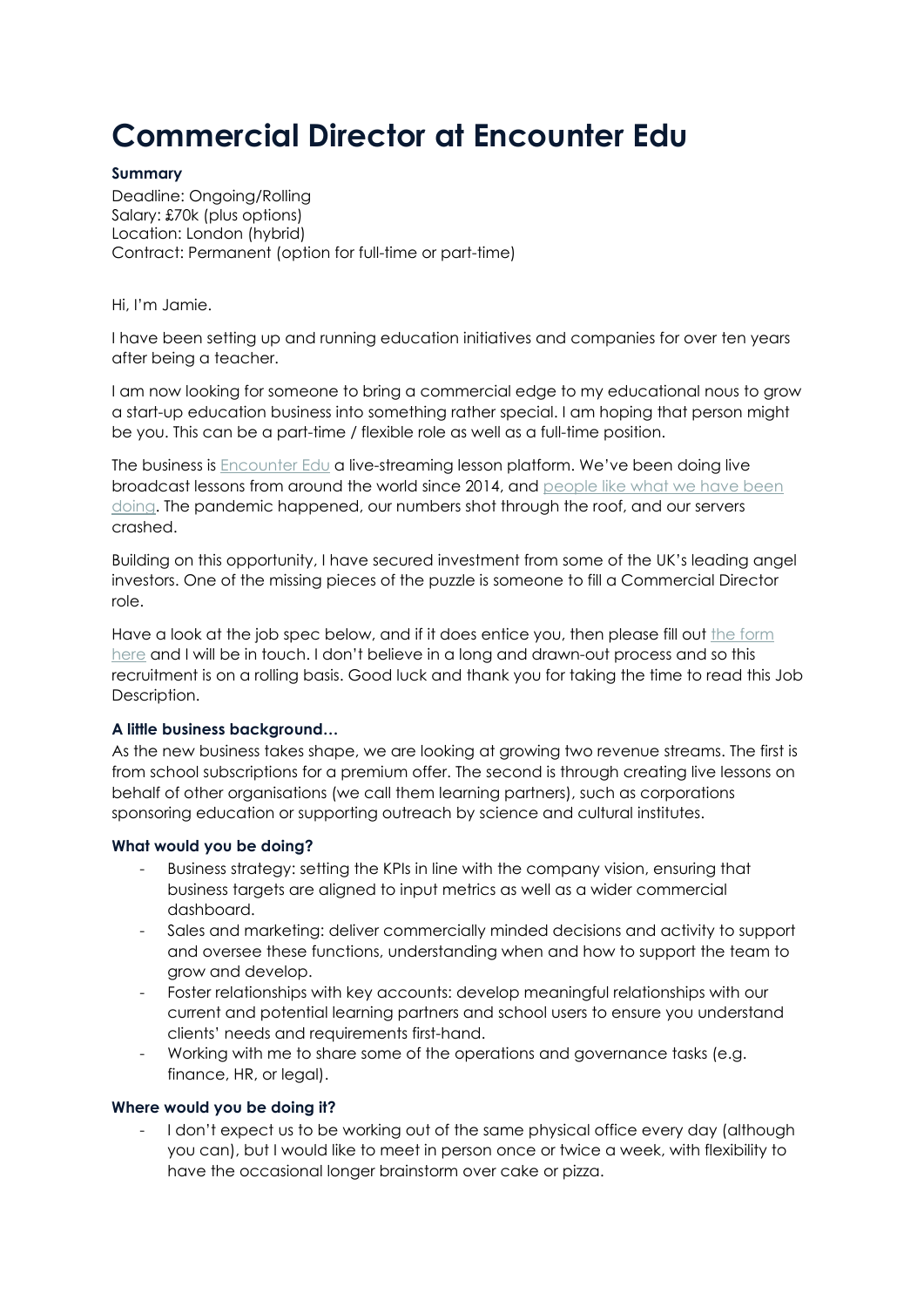- I am based in southwest London, and we have a small office there too, so being within striking distance would make a lot of sense.
- *NB – you'd be expected to foot the commuting bill yourself, and we look at making the journey time off-peak if that helps.*

## **When would you be working?**

- I am looking at a minimum of 25 hours a week up to a full-time role. We can look at flexible start and end times, with the expectation that 5 to 6 hours of working days overlap with standard office hours.
- I would also appreciate some flexibility in return, as deadlines and work have the habit of not obeying strict timings.
- In terms of duration, I am looking for a long-term collaborator and partner in crime.

## **How much does it pay?**

- £70k pa (pro rata)
- Share option scheme
- Statutory pension contribution
- Nice things to eat or drink when we meet up

## **What are the perks?**

- 25 days annual leave plus bank holidays
- Flexible location and hours (within reason)
- Access to an exciting world of thinkers, doers, speakers, organisations and expeditions
- Being in at the start of an exciting journey

## **What skills am I looking for?**

- Natively commercial and entrepreneurial in outlook
- Experience of commercial / marketing leadership in a start-up or growth environment
- Comfortable with numbers and tech
- B2B sales and marketing
- Excellent communicator and confident presenter
- Track record of building strong corporate relations and partnerships
- Writer of great copy

# **What sort of person am I looking for?**

- Natural networker
- On top of the details and disciplined in following up
- Positive person
- Inspired by education and environmental and social concerns
- Happy to work independently I am looking for someone whom I can delegate problems to rather than just tasks
- Reliable

#### **Bonus points for any of the following**

- Worked in the education sector
- Experience in cultural, media or science sectors
- Passion for making the world better for young people
- Online subscriptions and data-based marketing and sales

#### **What's the job title?**

- Working title is Commercial Director, but this is not fixed in stone

#### **Who would you be working for?**

- Here's my [speaker bio](https://docs.google.com/document/d/1JSM6RJ-Z0N0I1l4Lx6LXJR97OdD5wPxx/edit?usp=sharing&ouid=106863655679673860304&rtpof=true&sd=true)
- Here's my [LinkedIn Profile](https://www.linkedin.com/in/jamiebd/)